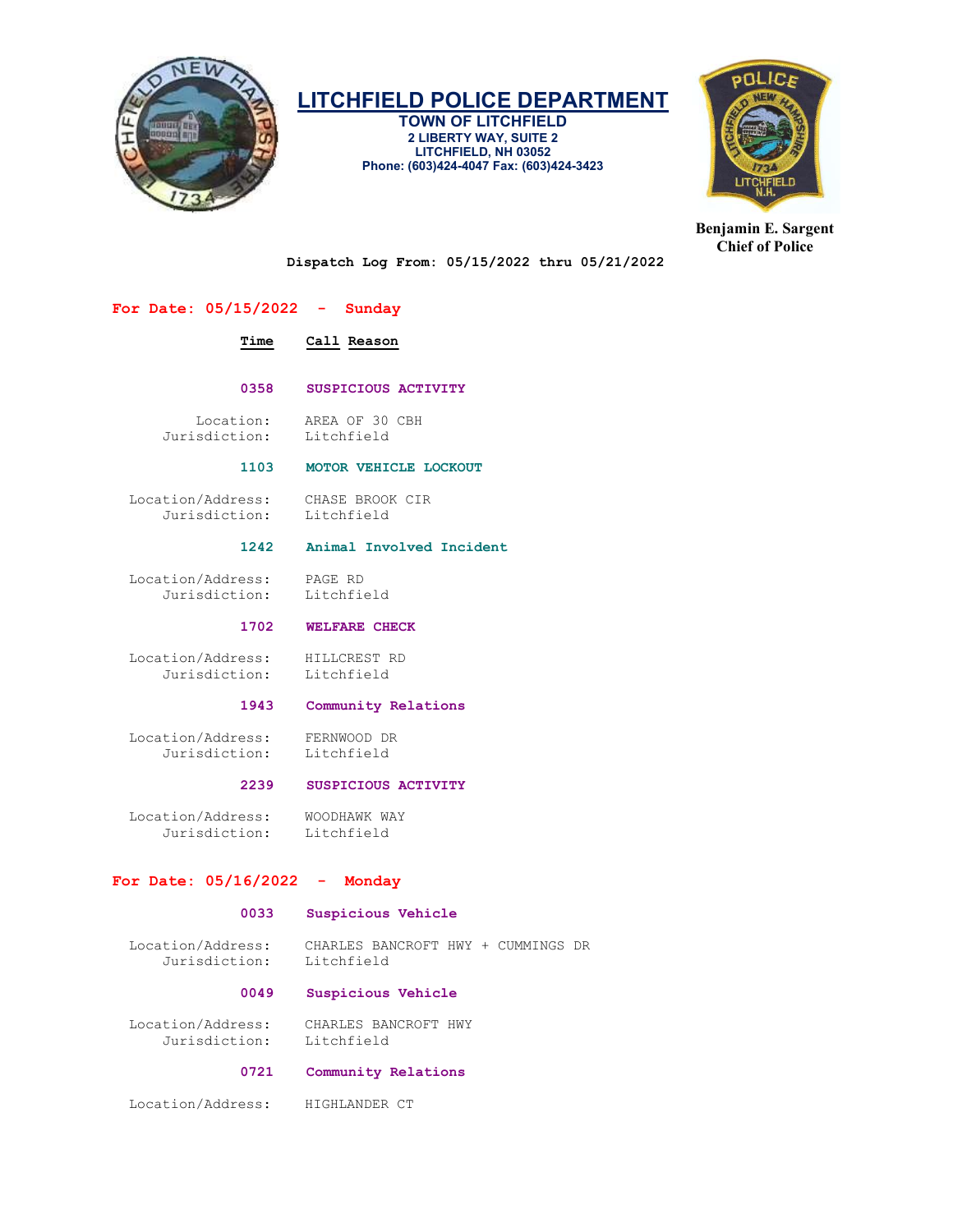#### Jurisdiction: Litchfield

#### 0726 Community Relations

Location/Address: HIGHLANDER CT<br>Jurisdiction: Litchfield Jurisdiction:

#### 0736 Community Relations

 Location/Address: HIGHLANDER CT Jurisdiction: Litchfield

#### 0812 Community Relations

 Location/Address: MCELWAIN DR Jurisdiction: Litchfield

# 0812 Community Relations

Location/Address: MCELWAIN DR

Litchfield

# 0812 Follow Up

 Location/Address: CHARLES BANCROFT HWY Jurisdiction: Litchfield

# 0855 Community Relations

 Location/Address: CHARLES BANCROFT HWY Jurisdiction: Litchfield

# 0855 Community Relations

Location/Address: CHARLES BANCROFT HWY<br>Jurisdiction: Litchfield Jurisdiction:

# 1056 Follow Up

 Location/Address: LIBERTY WAY Jurisdiction: Litchfield

# 1103 WELFARE CHECK

 Location/Address: UNDERWOOD DR Jurisdiction:

# 1109 Follow Up

Location/Address: CHARLES BANCROFT HWY<br>Jurisdiction: Litchfield Jurisdiction:

## 1209 ASSIST CITIZEN

 Location/Address: RONISA AVE Jurisdiction: Litchfield

1218 Follow Up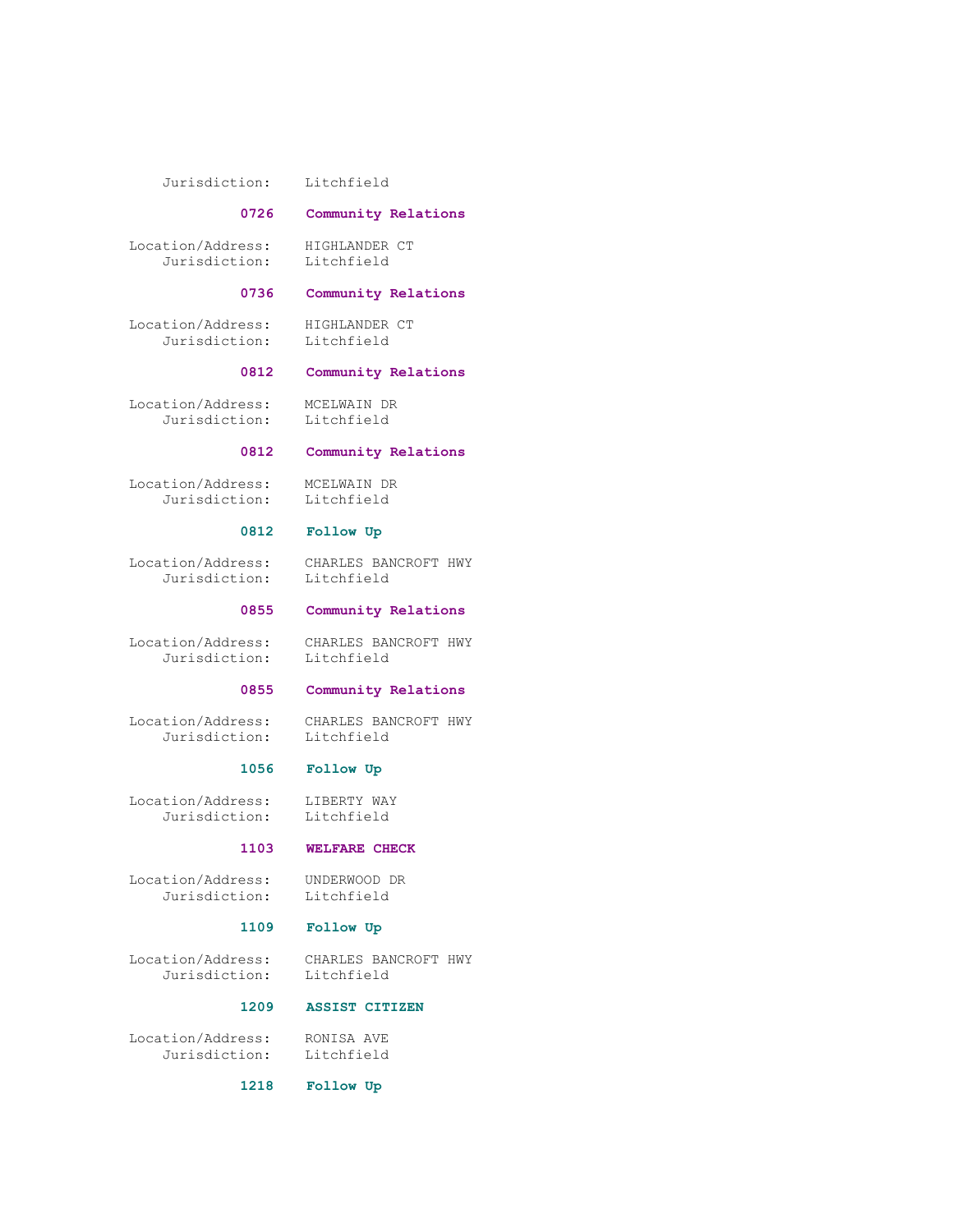

TOWN OF LITCHFIELD 2 LIBERTY WAY, SUITE 2 LITCHFIELD, NH 03052 Phone: (603)424-4047 Fax: (603)424-3423



Benjamin E. Sargent Chief of Police

 Location/Address: LIBERTY WAY Jurisdiction: Litchfield

# 1350 ASSIST OTHER AGENCY

Location/Address: LIBERTY WAY<br>Jurisdiction: Litchfield Jurisdiction:

## 1535 WELFARE CHECK

 Location/Address: MCELWAIN DR Jurisdiction:

#### 1600 Scam Telephone

 Location/Address: OLD STAGE RD Jurisdiction: Litchfield

# 1725 ASSIST OTHER AGENCY

 Location/Address: LIBERTY WAY Jurisdiction: Litchfield

# 2338 DISTURBANCE

 Location/Address: GREENWICH RD Jurisdiction:

# For Date: 05/17/2022 - Tuesday

## 0307 Road Hazard

 Location/Address: PINECREST RD + LOCKE MILL DR Jurisdiction:

# 0804 MOTOR VEHICLE COMPLAINT

 Location/Address: CHARLES BANCROFT HWY Jurisdiction: Litchfield

# 0821 Community Relations

Location/Address: LIBERTY WAY<br>Jurisdiction: Litchfield Jurisdiction:

#### 0837 Community Relations

 Location/Address: HIGHLANDER CT Jurisdiction: Litchfield

# 1305 Community Relations

Location/Address: HIGHLANDER CT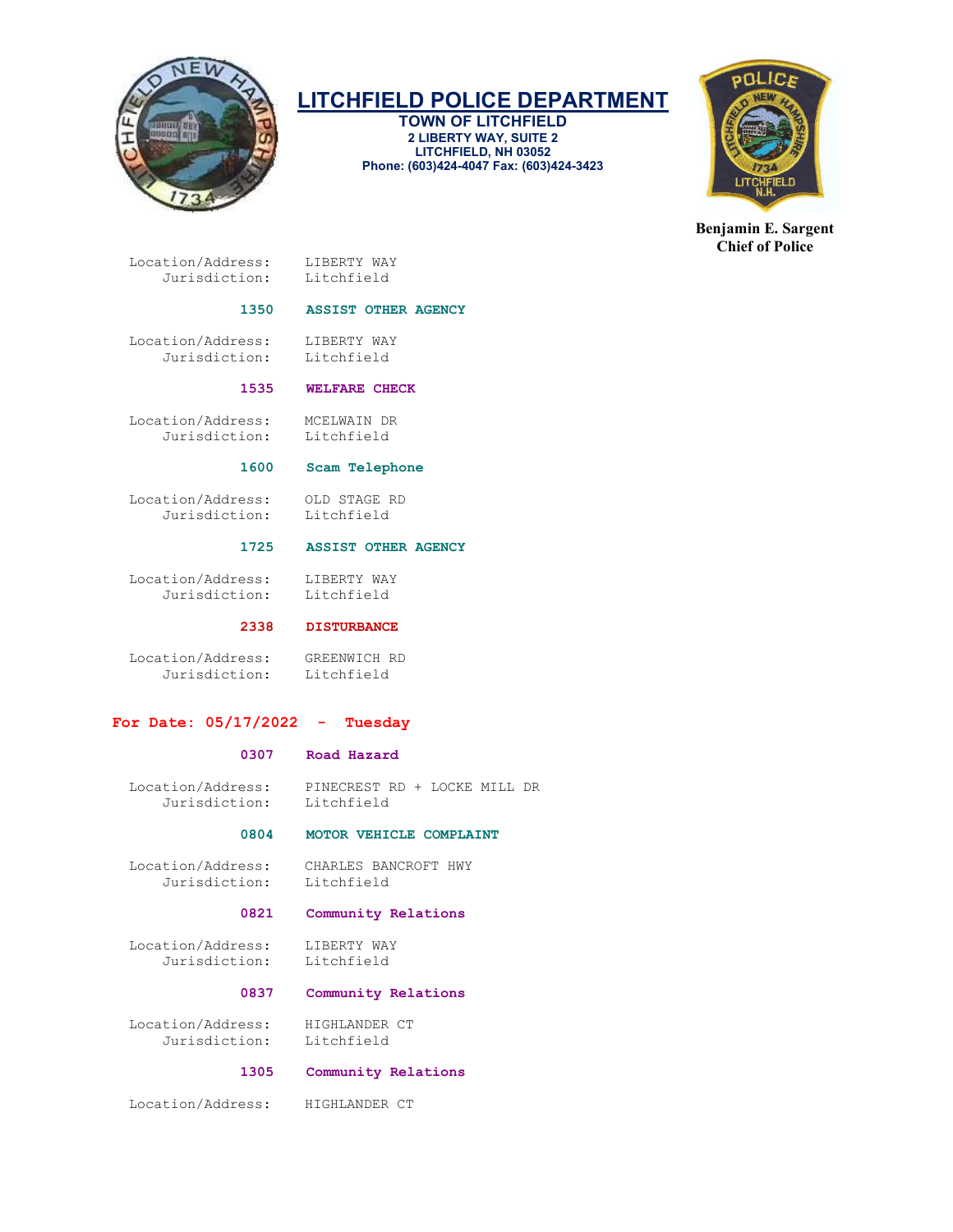Jurisdiction: Litchfield

#### 1429 WELFARE CHECK

 Location/Address: PAGE RD Jurisdiction:

# 1506 ASSIST OTHER AGENCY

 Location/Address: LIBERTY WAY Jurisdiction: Litchfield

#### 1636 Animal Involved Incident

 Location/Address: CHARLES BANCROFT HWY Jurisdiction: Litchfield

# 1742 ASSIST OTHER AGENCY

 Location/Address: LIBERTY WAY Jurisdiction: Litchfield

#### 1912 DISABLED Motor Vehicle

 Location/Address: ALBUQUERQUE AVE Jurisdiction: Litchfield

1927 MOTOR VEHICLE LOCKOUT

 Location/Address: CORNING RD Jurisdiction: Litchfield

# For Date: 05/18/2022 - Wednesday

#### 0012 Road Hazard

 Location/Address: CHARLES BANCROFT HWY Jurisdiction: Litchfield

# 1036 Follow Up

 Location/Address: LIBERTY WAY Jurisdiction: Litchfield

#### 1134 ASSIST OTHER AGENCY

 Location/Address: WOODHAWK WAY Jurisdiction: Litchfield

#### 1134 ASSIST OTHER AGENCY

Location/Address: LIBERTY WAY<br>Jurisdiction: Litchfield Jurisdiction:

# 1309 ASSIST OTHER AGENCY

Location/Address: LIBERTY WAY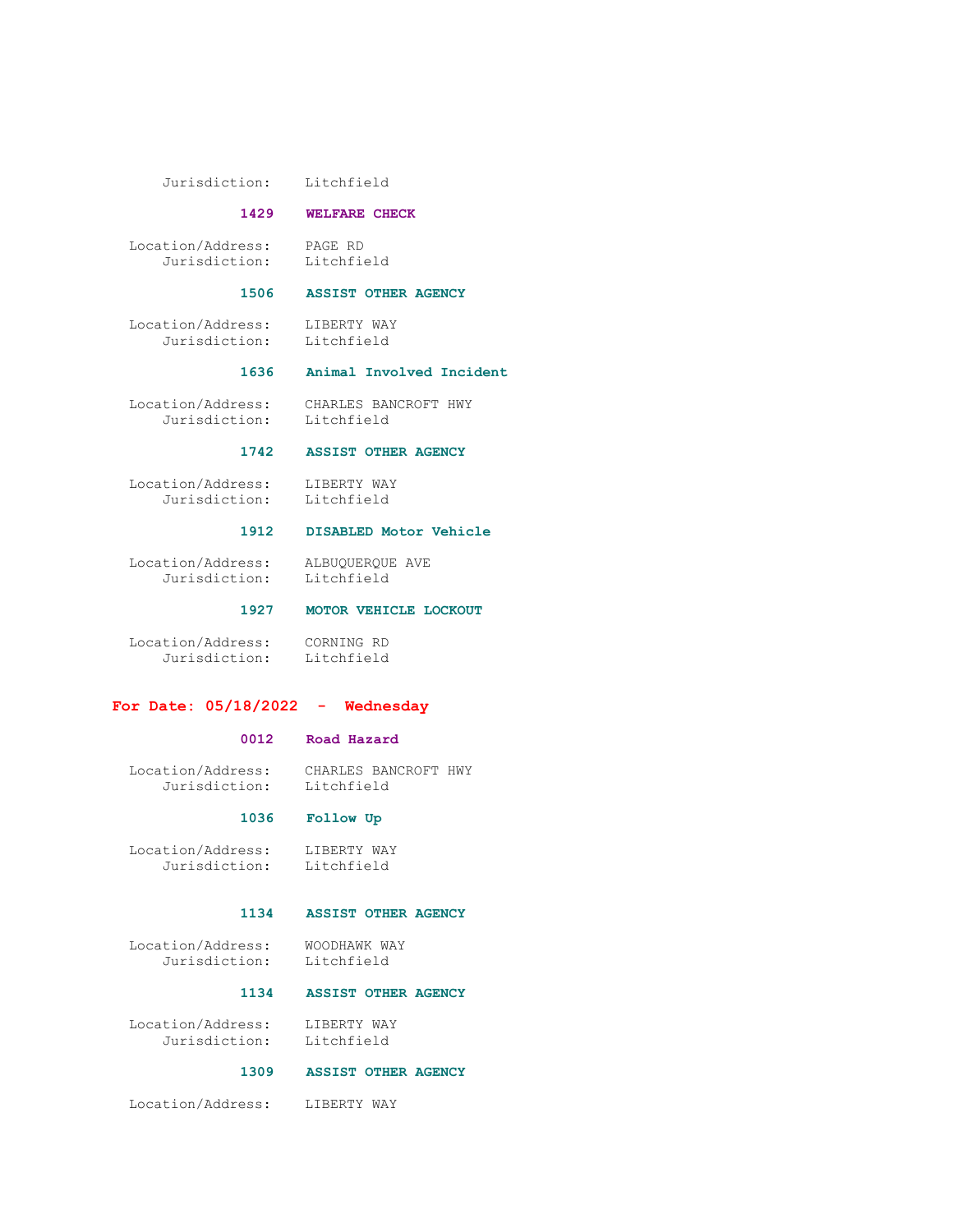

TOWN OF LITCHFIELD 2 LIBERTY WAY, SUITE 2 LITCHFIELD, NH 03052 Phone: (603)424-4047 Fax: (603)424-3423



Benjamin E. Sargent Chief of Police

Jurisdiction: Litchfield

# 1532 PAPERWORK SERVICE

Location/Address: LIBERTY WAY<br>Jurisdiction: Litchfield Jurisdiction:

# 1552 ASSIST OTHER AGENCY

Location/Address: LIBERTY WAY<br>Jurisdiction: Litchfield Jurisdiction:

# 1757 ASSIST CITIZEN

 Location/Address: HOPKINS ST Jurisdiction: Litchfield

# 2107 WELFARE CHECK

 Location/Address: LOUISE DR Jurisdiction: Litchfield

# For Date:  $05/19/2022 -$  Thursday

# 0213 Road Hazard

 Location/Address: CHARLES BANCROFT HWY Jurisdiction:

# 0504 ALARM

Location/Address: BRENTON ST<br>Jurisdiction: Litchfield Jurisdiction:

# 0739 Sex Offender Registration

 Location/Address: LIBERTY WAY Jurisdiction: Litchfield

# 0907 ASSIST OTHER AGENCY

Location/Address: LIBERTY WAY<br>Jurisdiction: Litchfield Jurisdiction:

# 0946 Restraining Order Violation

 Location/Address: PAGE RD Jurisdiction:

# 0951 Follow Up

 Location/Address: LIBERTY WAY Jurisdiction: Litchfield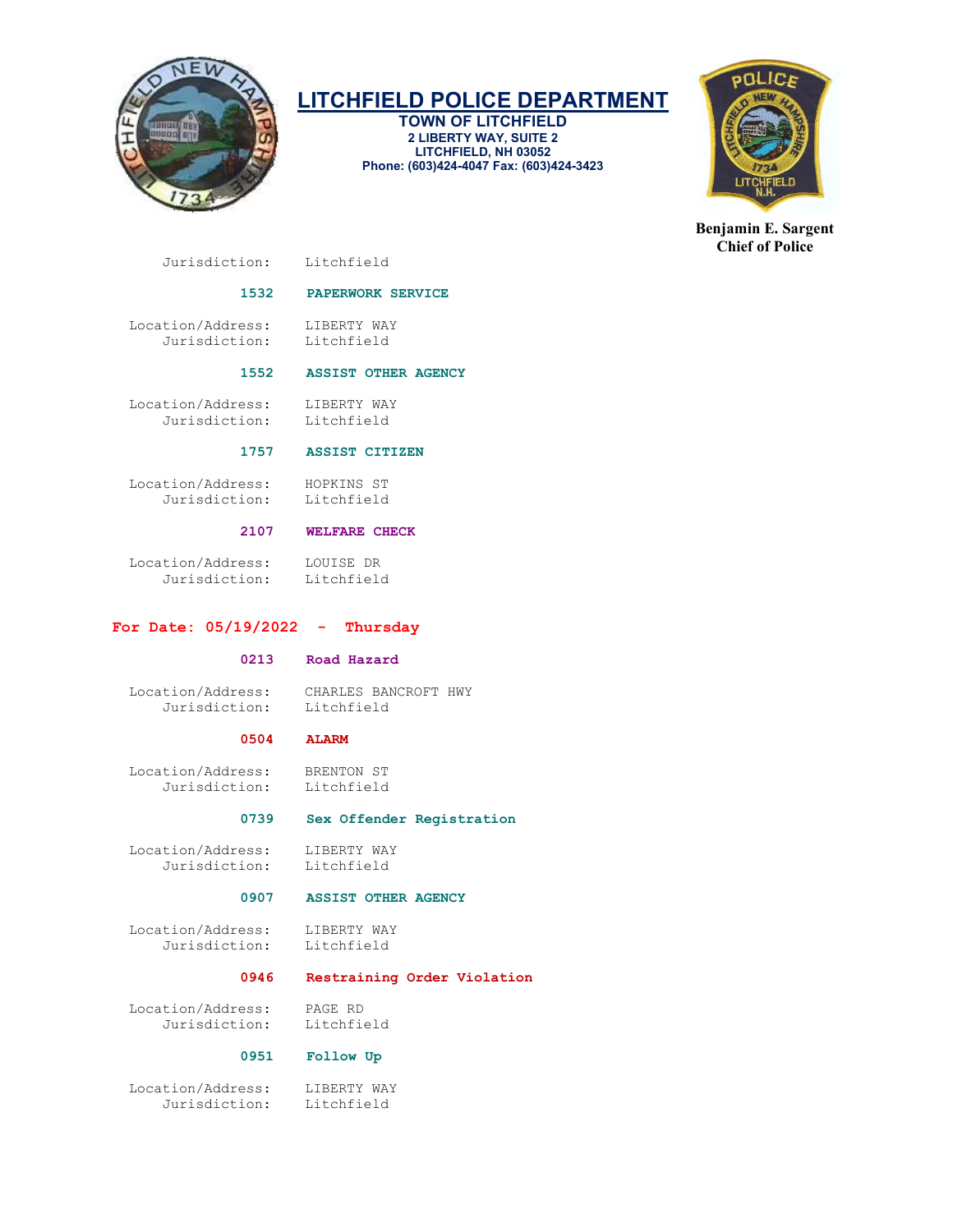# 0957 ASSIST OTHER AGENCY

Location/Address: LIBERTY WAY<br>Jurisdiction: Litchfield Jurisdiction:

#### 1019 SERVE RESTRAINING ORDER

 Location/Address: WOODHAWK WAY Jurisdiction: Litchfield

# 1052 Follow Up

Location/Address: LIBERTY WAY<br>Jurisdiction: Litchfield Jurisdiction:

#### 1109 ASSIST OTHER AGENCY

 Location/Address: LIBERTY WAY Jurisdiction: Litchfield

# 1300 DIRECTIONS

 Location/Address: LIBERTY WAY Jurisdiction: Litchfield

#### 1439 Sex Offender Registration

 Location/Address: LIBERTY WAY Jurisdiction: Litchfield

#### 1546 THEFT

Location/Address: CHARLES BANCROFT HWY<br>Jurisdiction: Litchfield Jurisdiction:

# 1726 Follow Up

 Location: PHONE Jurisdiction: Litchfield

#### 1820 ALARM

Location/Address: AARON WAY<br>Jurisdiction: Litchfield Jurisdiction:

#### 1853 ASSIST CITIZEN

Location/Address: LIBERTY WAY<br>Jurisdiction: Litchfield Jurisdiction:

# 1927 Suspicious Vehicle

 Location/Address: NEWSTEAD ST + BRENTON ST Jurisdiction: Litchfield

# 1950 SUSPICIOUS ACTIVITY

Location/Address: BURGESS DR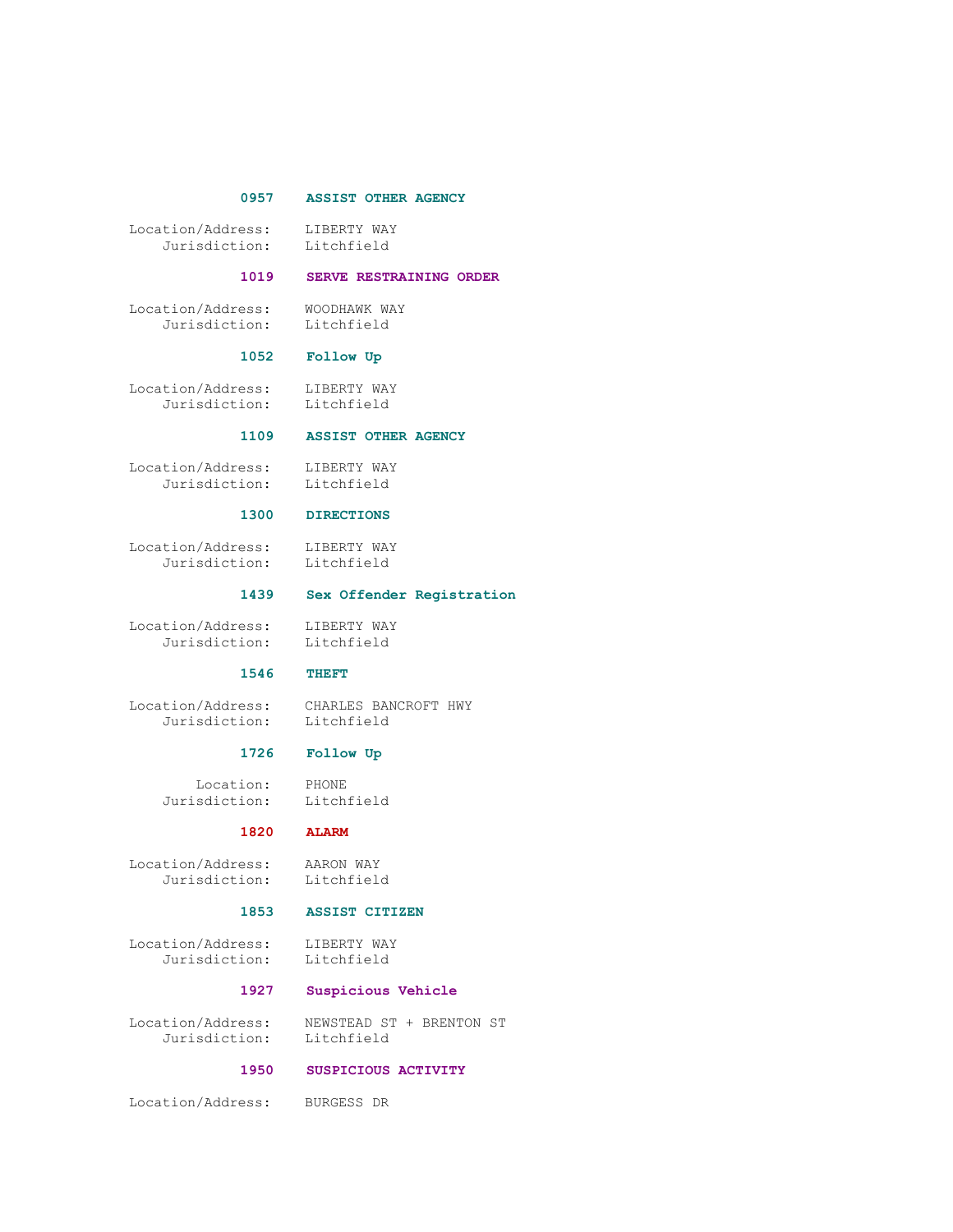

TOWN OF LITCHFIELD 2 LIBERTY WAY, SUITE 2 LITCHFIELD, NH 03052 Phone: (603)424-4047 Fax: (603)424-3423



Benjamin E. Sargent Chief of Police

Jurisdiction: Litchfield

# For Date: 05/20/2022 - Friday

# 0515 Police Service

 Location/Address: LIBERTY WAY Jurisdiction: Litchfield

## 0704 ALARM

 Location/Address: MAYFLOWER DR Jurisdiction:

#### 0752 Community Relations

Location/Address: HIGHLANDER CT<br>Jurisdiction: Litchfield Jurisdiction:

# 0857 Animal Involved Incident

 Location/Address: STARK LN Jurisdiction: Litchfield

#### 1145 ALARM

 Location/Address: PILGRIM DR Jurisdiction:

#### 1226 VANDALISM

 Location/Address: CAMPBELL DR Jurisdiction:

# 1232 ASSIST OTHER AGENCY

 Location/Address: LIBERTY WAY Jurisdiction: Litchfield

#### 1303 SERVE RESTRAINING ORDER

 Location/Address: WOODLAND DR Jurisdiction:

# 1403 Vehicle Off The Road

 Location/Address: CHARLES BANCROFT HWY Jurisdiction: Litchfield

# 1406 Community Relations

Location/Address: HIGHLANDER CT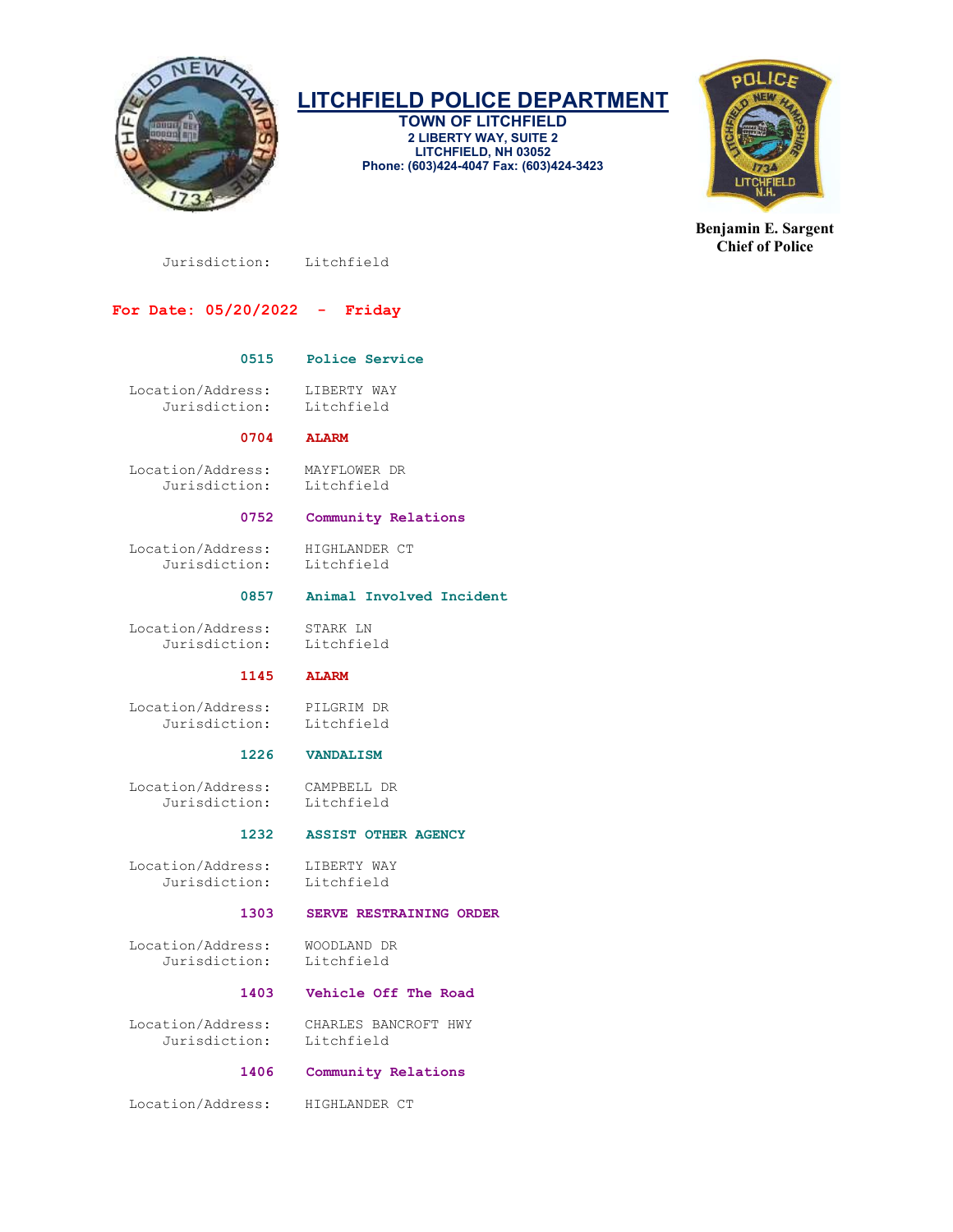Jurisdiction: Litchfield

#### 1753 ASSIST OTHER AGENCY

 Location/Address: LIBERTY WAY Jurisdiction: Litchfield

# 2027 WELFARE CHECK

 Location/Address: CHARLES BANCROFT HWY Jurisdiction: Litchfield

#### For Date: 05/21/2022 - Saturday

#### 0414 ASSIST EMS

 Location/Address: CHARLES BANCROFT HWY Jurisdiction: Litchfield

#### 1122 ASSIST OTHER AGENCY

 Location/Address: CHARLES BANCROFT HWY Litchfield

#### 1317 ASSIST CITIZEN

 Location/Address: CHARLES BANCROFT HWY Jurisdiction: Litchfield

## 1500 ASSIST CITIZEN

 Location/Address: CHARLES BANCROFT HWY Jurisdiction: Litchfield

#### 1836 Animal Involved Incident

Location/Address: JEFF LN<br>Jurisdiction: Litchfield Jurisdiction:

# 2111 Noise Complaint

 Location/Address: HORIZON DR Jurisdiction: Litchfield

# 2133 MOTOR VEHICLE COMPLAINT

 Location/Address: CHARLES BANCROFT HWY Jurisdiction: Litchfield

# 2205 SUSPICIOUS ACTIVITY

Location/Address: RECYCLING WAY<br>Jurisdiction: Litchfield Jurisdiction:

# 2228 Pedestrian

Location/Address: PINECREST RD